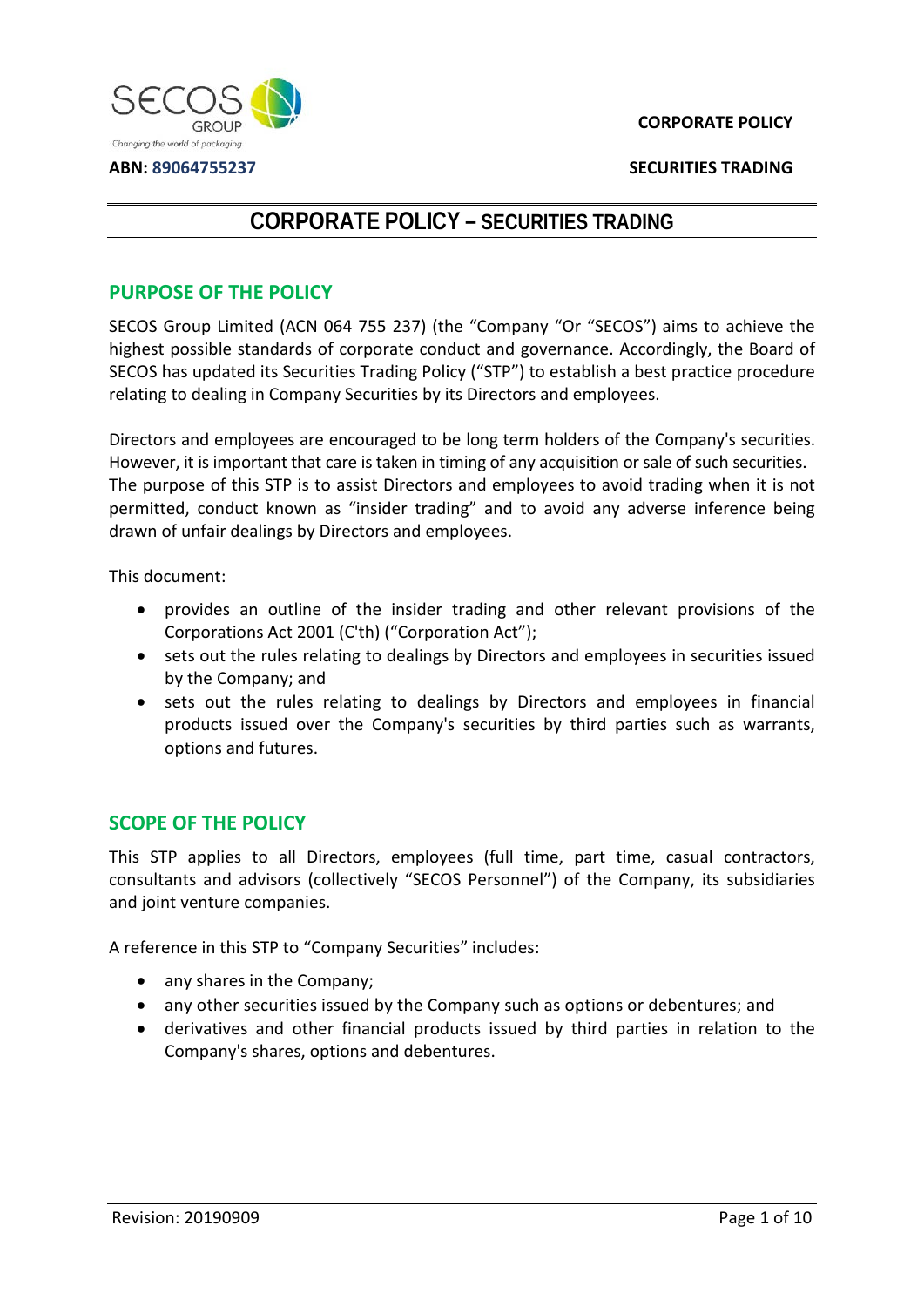

#### **ABN: 89064755237**

### **SECURITIES TRADING**

A reference in this STP to "deal" or "trade" in Company's Securities includes:

- subscribing for, purchasing or selling Company Securities or entering into an agreement to do any of those things;
- advising, procuring or encouraging another person (including a family member, friend, associate, colleague, family company or family trust) to trade in Company Securities; and
- entering into agreements or transactions which operate to limit the economic risk of a person' s holdings in Company Securities.

In some respects, this STP extends beyond the strict requirements of the Corporations Act.

## **INSIDER TRADING PROHIBITION**

### **The Nature of the Prohibition**

Section 1043A (of Part 7.10, Division 3) of the Corporations Act makes it an offence for a person in possession of information that is not generally available but which, if generally available, might materially impact the price or value of the relevant securities to

- apply for, acquire or dispose of those securities, enter into an agreement to do any of these things ("Trade");
- procure, encourage, incite or induce any other person to trade in those securities ("Procure a Trade").

It is also an offence to "tip" the information to another person with the knowledge that the person would likely to Trade or Procure a Trade in those securities. Accordingly, the effect of this section cannot be avoided by simply getting another person to deal on your behalf.

### **How You Become Aware of the Information is Irrelevant**

- It is irrelevant how or in what capacity the person came into possession of the information;
- This means that s. 1034A will apply to any employee or director who acquires "inside information" in relation to the relevant securities, no matter in which capacity.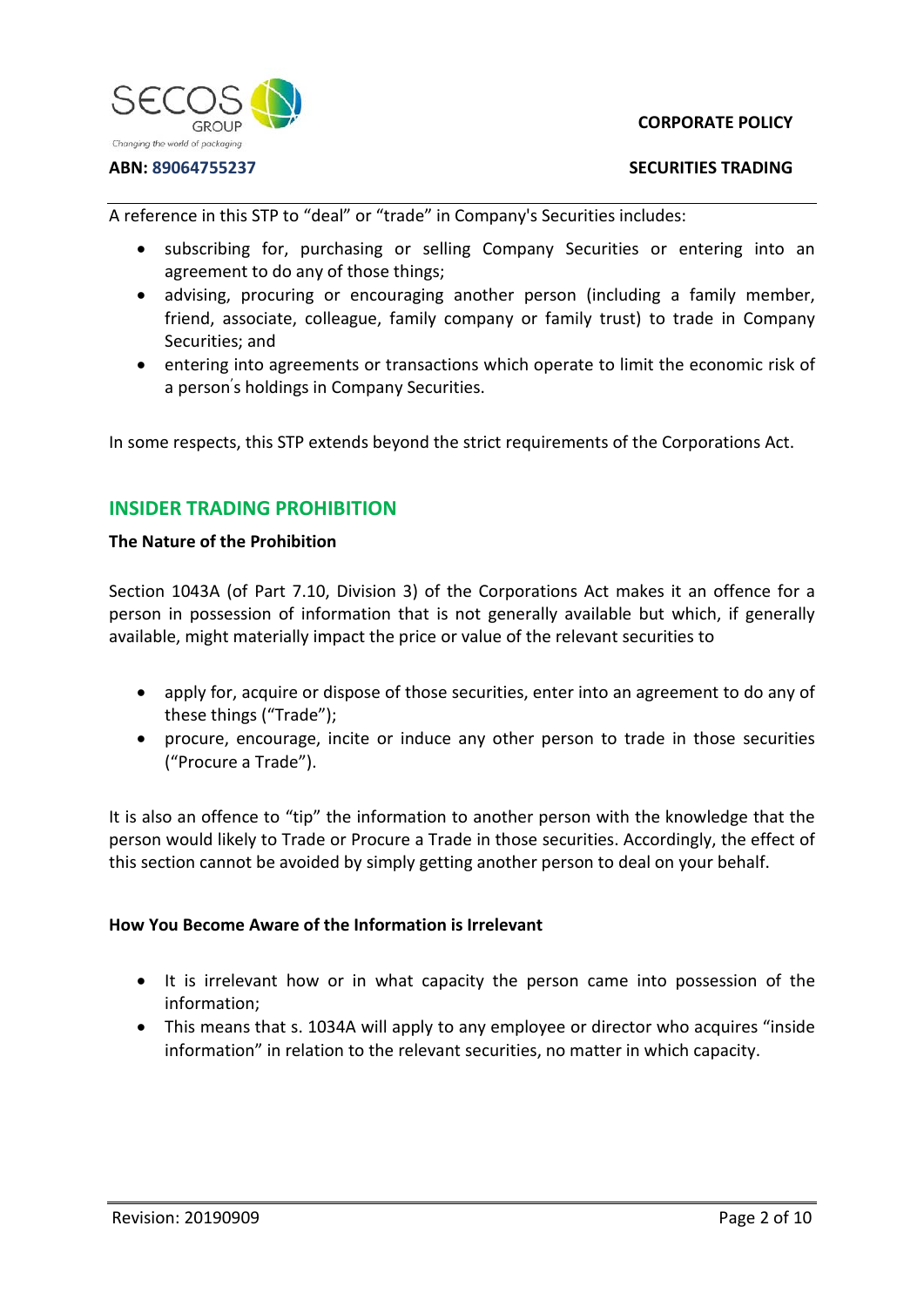

#### **ABN: 89064755237**

### **CORPORATE POLICY**

**SECURITIES TRADING**

### **Information Which Might Affect Price Value**

Information refers to unpublished information which, if generally available, might materially impact the price or value of the relevant securities.

#### **What Does Information Include?**

"Information" includes matters of supposition or speculation and matters relating to the intentions or likely intentions of a person.

### **What Information Might Materially Affect Price or Value?**

This means information that a reasonable person would expect to have a material effect on the price or value of the relevant securities. A reasonable person would be taken to expect information to have a material effect on price or value if the information would be likely to influence persons who commonly invest in securities whether or not to do so.

Examples of this type of information which might affect the price or value of the relevant securities are:

- prospective financial information and the Company's financial performance;
- an actual or proposed capital raising or change to the Company's capital structure;
- impending mergers, acquisitions, reconstructions, takeovers;
- proposed transactions including material purchases or sales of assets;
- the threat of significant litigation, disputes, or other unexpected liability;
- significant changes in operations or proposed changes in the general character or nature of the business of the Company or its subsidiaries;
- the Company entering into or terminating a major contract;
- a proposed dividend or change in dividend policy;
- changes to the Board;
- notification to the Company of a substantial shareholding; and
- any information required to be announced to the market pursuant to Listing Rule 3.1.

### **What Does "Unpublished Information" Mean?**

"Unpublished" for this purpose means that the information is not generally available. Information is "generally available" if:

- it consists of readily observable matter; or
- it has been disseminated in a manner likely to bring it to the attention of investors and a reasonable period has elapsed since it was brought to the attention of investors; or
- it is derived from information that has been made public; or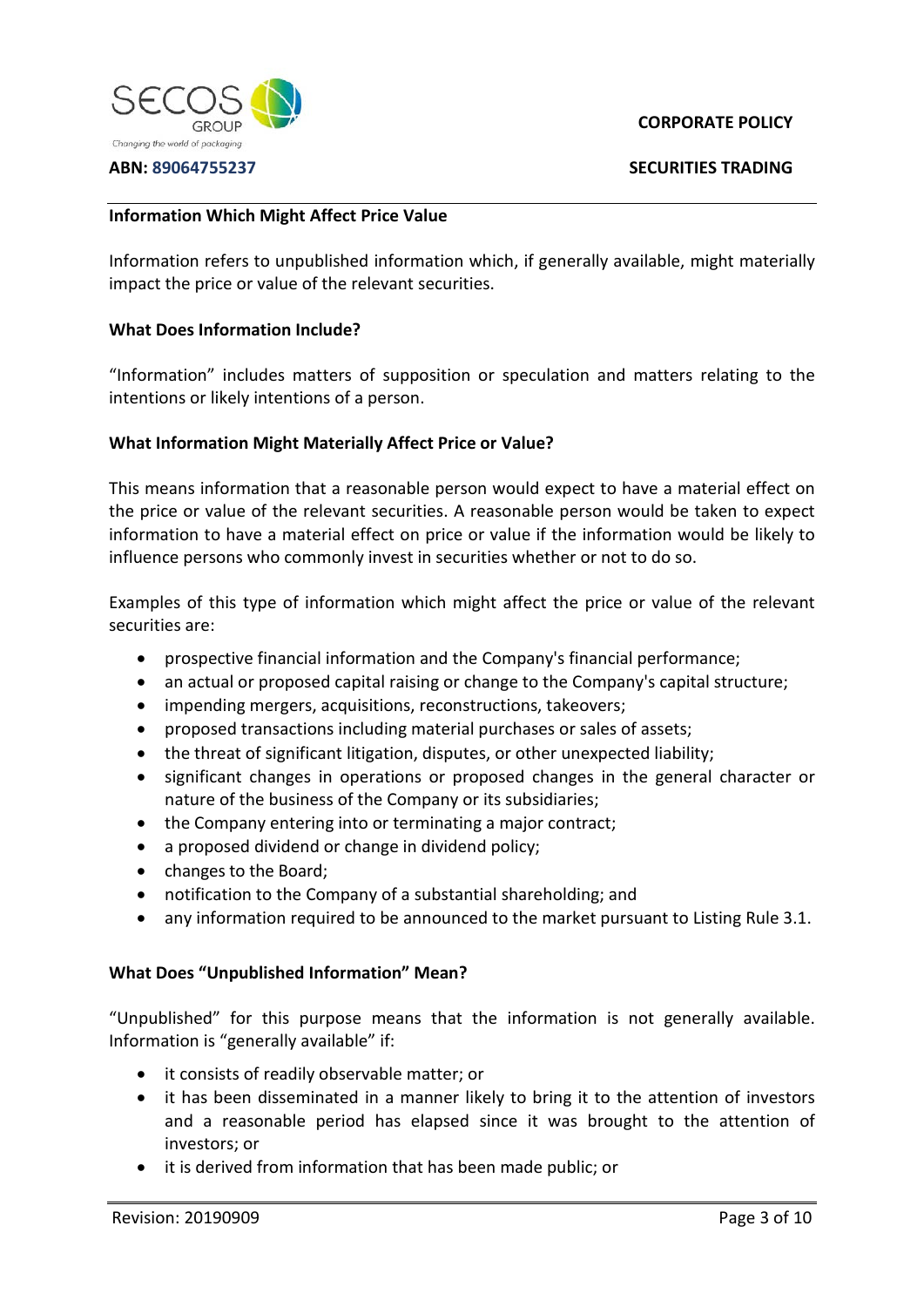

#### **SECURITIES TRADING**

• it consists of observations, deductions, conclusions or inferences made or drawn from other generally available information.

## **OTHER RELEVANT CORPORATIONS ACT PROVISIONS**

Officers<sup>[1](#page-3-0)</sup> and employees of the Company are subject to the duties set out in sections 182, 183 and 184 of the Corporations Act. Officers of the Company are subject to additional duties outlined in sections 180 and 181 of the Corporations Act.

### **No Improper Use of Inside Information (s.183 and s.184)**

An officer or employee, or former officer or employee must not make improper use of information acquired by virtue of his or her position as such an officer or employee to gain, directly or indirectly, an advantage for himself or herself or for any other person, or to cause detriment to the Company.

### **No Gain by Improper Use of Position (s.182 and s.184)**

An officer or employee must not make improper use of his or her position as such an officer or employee, to gain, directly or indirectly, an advantage for himself or herself or for any other person, or to cause detriment to the Company.

### **Care and Diligence (s.180)**

An Officer must exercise their powers and discharge their duties with the degree of care and diligence a reasonable person would exercise in the same circumstances.

### **Good Faith (s.181 and s.184)**

An officer must exercise their powers and discharge their duties in good faith in the best interests of the Company and for a proper purpose. An officer commits an offence if they are reckless or are intentionally dishonest and fail to exercise their powers and discharge their duties in good faith in the best interests of the Company and for a proper purpose.

<span id="page-3-0"></span><sup>1</sup> Includes a director, secretary or executive officer of SECOS. An executive officer is a person concerned in, or taking part in, the management of SECOS.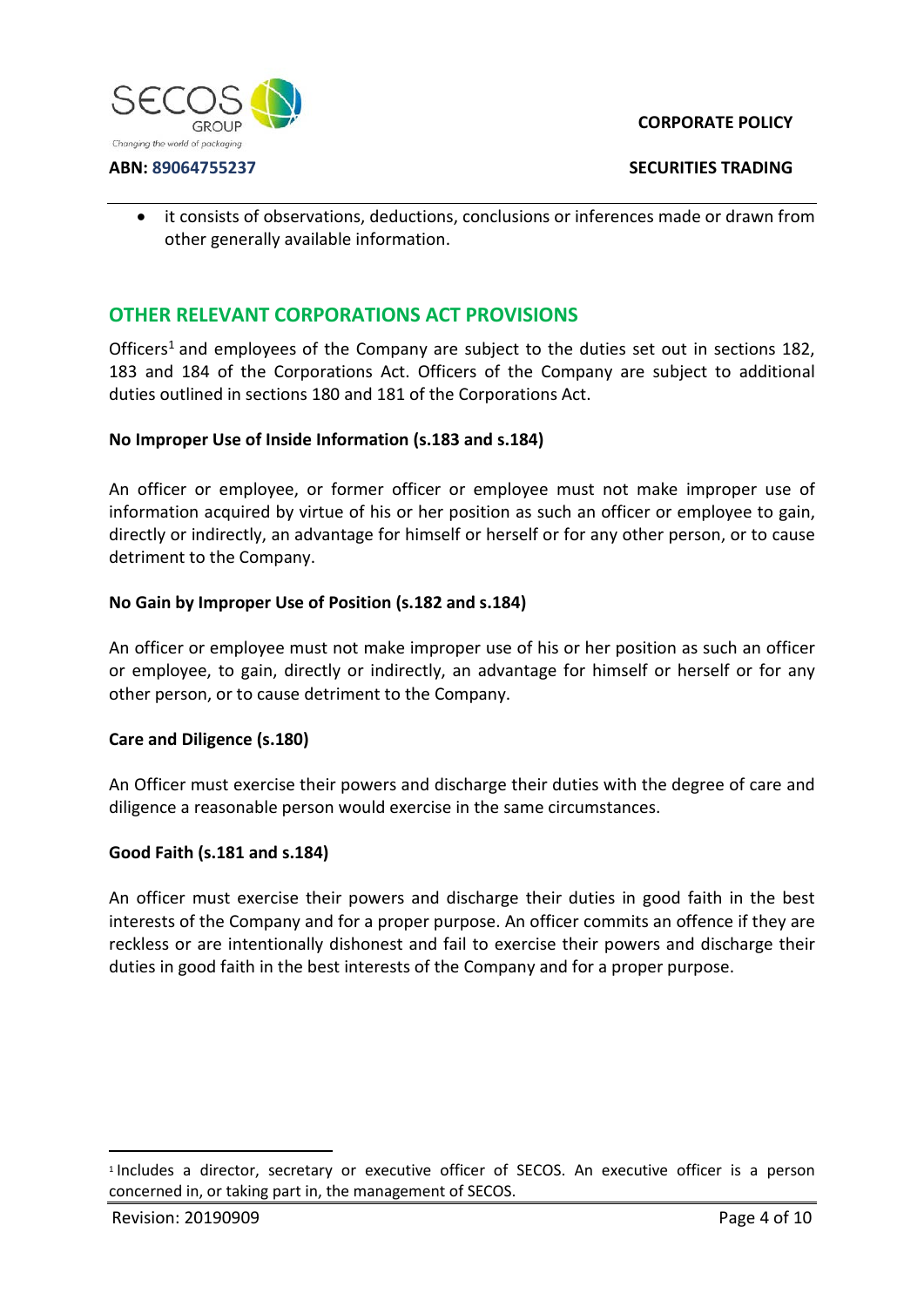

#### **ABN: 89064755237**

**SECURITIES TRADING**

### **GUIDELINES FOR DEALING IN THE COMPANY'S SECURITIES**

#### **General Rule**

Despite anything else in this policy, SECOS personnel must not deal in the Company's securities when they are in possession of price sensitive information which is not generally available to the market.

### **No Short Term Trading in the Company's Securities**

SECOS personnel should never engage in short-term trading of the Company's Securities (i.e. buy and sell within a 6 month period). However, the sale of shares immediately after they have acquired through the exercise of options will not be regarded as short term trading.

### **Safest Times to Deal in the Company's Securities (Trading Windows)**

There is no particular time during which it is safe to deal in the Company's Securities. However, as a matter of practice, the most appropriate times for SECOS personnel to deal in securities of the Company is during the four week period following:

- the release of the Company's quarterly cash flow and activities reports;
- the release of the Company's annual financial statements and results;
- the release of the Company's half yearly financial statements and results;
- the Company's Annual General Meeting ; and
- the release of a prospectus or other disclosure document offering securities in the Company.

provided that the person is not at the time of dealing in possession of price sensitive information which is not generally available to the market.

### **Blackout Periods (Closed Periods)**

The Company recognises that SECOS personnel may be in possession of information that from time to time may be considered price sensitive and has therefore determined that in certain periods of the year (called " Blackout Periods" or "Closed Periods"), trading is prohibited.

This prohibition is in addition to the general rule that SECOS personnel must not deal in the Company's Securities during the Blackout Periods (Or "Closed Periods") unless approval has been obtained (refer to "Special Approval to Deal during the Blackout Period").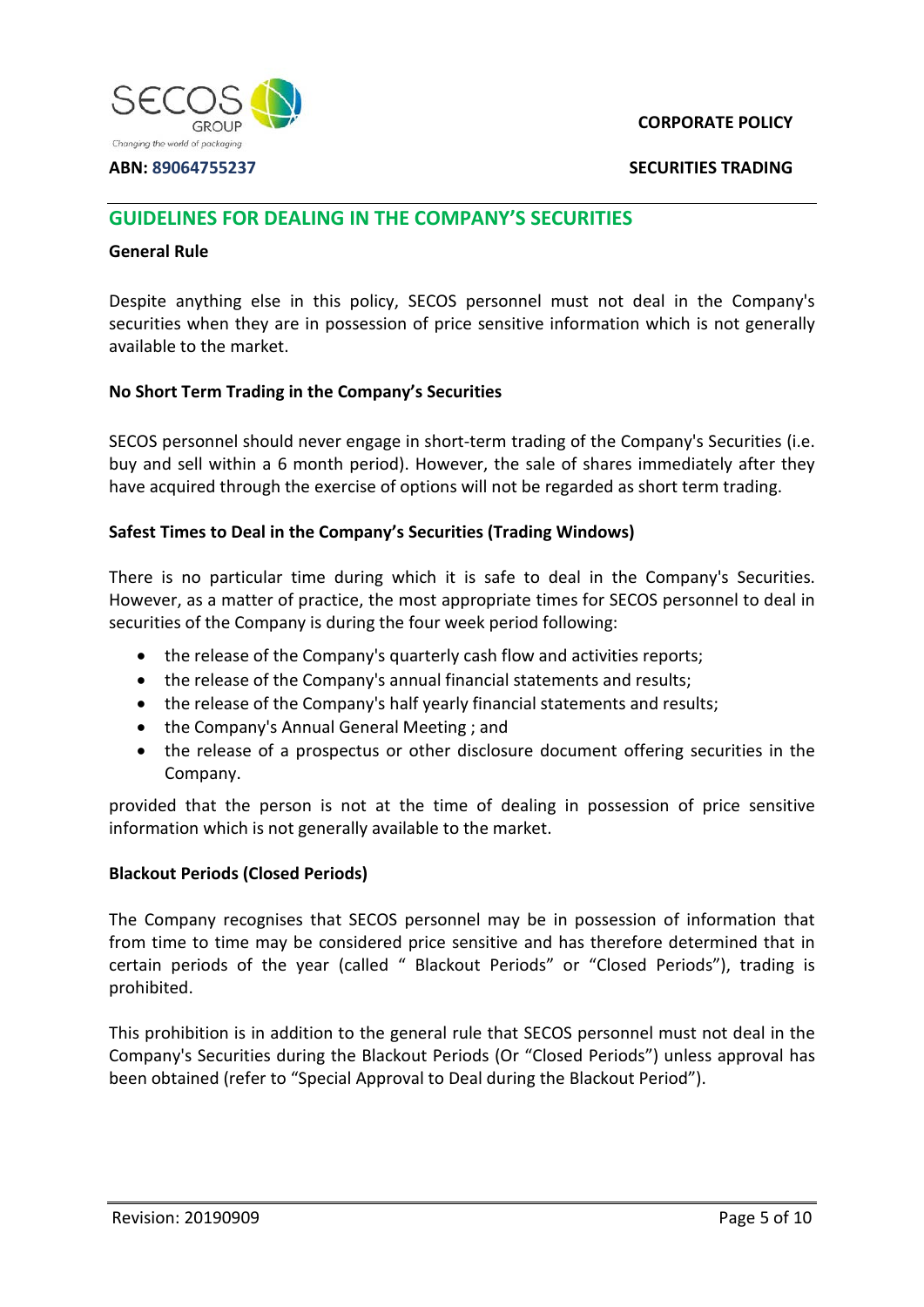

#### **ABN: 89064755237**

The following periods are designated as Blackout Periods:

- 14 days immediately before the release of the Company's half yearly and annual results;
- 14 days immediately before the release of each of the Company's quarterly cash flow and activities report (which are usually released during January, April, July and October)
- Any other period determined by the Board from time to time to be a Blackout period.

### **Securities in Other Companies**

SECOS personnel must not deal in securities of other companies with which the Company may be dealing where he or she possesses information which is not generally available to the market and is "price sensitive".

Examples include, but are not limited to the following:

- another entity may provide price sensitive information about itself in the course of a proposed transaction;
- another entity with whom the Company is dealing may provide price sensitive information about a third entity; or
- information concerning the Company or actions which may be taken by the Company (i.e. a planned transaction or strategic change) could reasonably have an effect on a third entity.

### **Prohibition on Hedging**

SECOS personnel must not engage in hedging arrangements over unvested or vested securities issued pursuant to any of the Company's share scheme, Performance Rights Plan or Option Plan.

### **Prohibition on Other Financial Arrangements (Including Margin Loans)**

Without the prior approval from the Board, SECOS personnel must not enter into financial arrangements such as margin loans, stock lending or any other arrangements involving the Company's securities where the lender or other third party is granted a right to sell or compel the sale of all or part of the relevant person's Company securities. This prohibition is only applicable where the number of Company securities subject to such arrangement exceeds 1% of the total number of shares in the Company on issue at the time.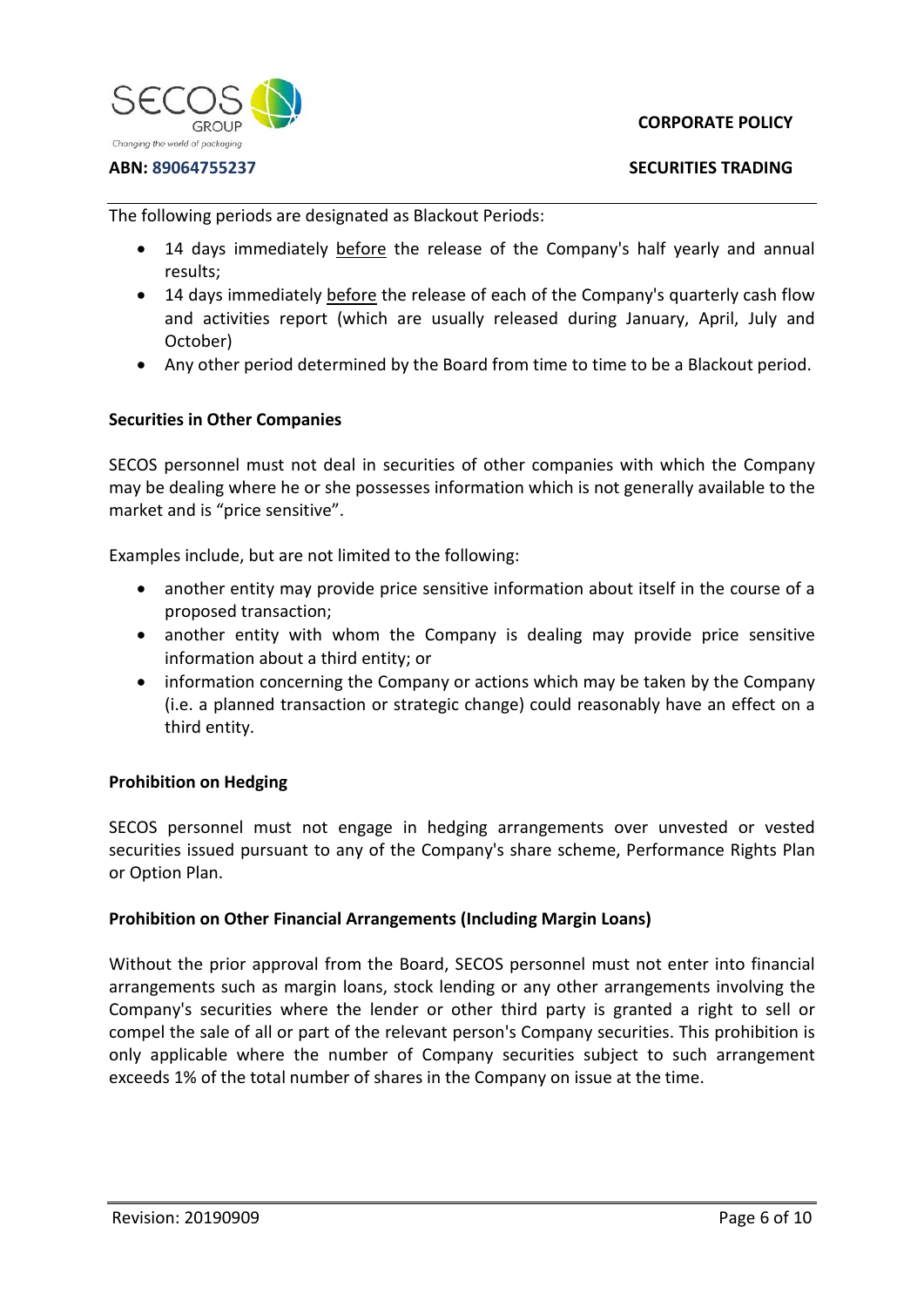

**ABN: 89064755237**

**SECURITIES TRADING**

#### **Permissible Trading**

Subject to the insider trading provisions of the Corporations Act, SECOS personnel may at any time:

- acquire ordinary shares in the Company by conversion of securities giving a right of conversion to ordinary share;
- acquire Company securities under a bonus issue made to all holders of securities of the same class;
- acquire Company securities under a dividend reinvestment, or top-up that is available to all holders or securities of the same class;
- acquire, or agree to acquire or exercise options under a Company Share Option plan;
- withdraw ordinary shares in the Company held on behalf of the employee in an employee share plan where the withdrawal is permitted by the rules of that plan;
- acquire ordinary shares in the Company as a result of the exercise of options held under an employee option scheme;
- transfer securities of the Company already held into a superannuation fund or other saving scheme in which the SECOS personnel is a beneficiary;
- make an investment in, or trade in units of, a fund or other scheme (other than a scheme only investing in the securities of the Company) where the assets of the fund or other scheme are invested at the discretion of a third party;
- where a SECOS personnel is a trustee, trade in the securities of the Company by that trust provided the SECOS personnel is not a beneficiary of the trust and any decision to trade during a prohibited period is taken by the other trustees or by the investment managers independently of the SECOS personnel undertake to accept, or accept , a takeover offer;
- trade under an offer or invitation made to all or most of the security holders, such as , a rights issue, a security purchase plan, a dividend or distribution reinvestment plan and an equal access buy-back, where the plan that determines the timing and structure of the offer has been approved by the Board. This includes decisions relating to whether or not to take up the entitlements and the sale of entitlements required to provide for the take up of the balance of entitlements under a renounceable pro-rata issue;
- dispose of securities of the Company resulting from a secured lender exercising their rights, for example, under a margin lending arrangement.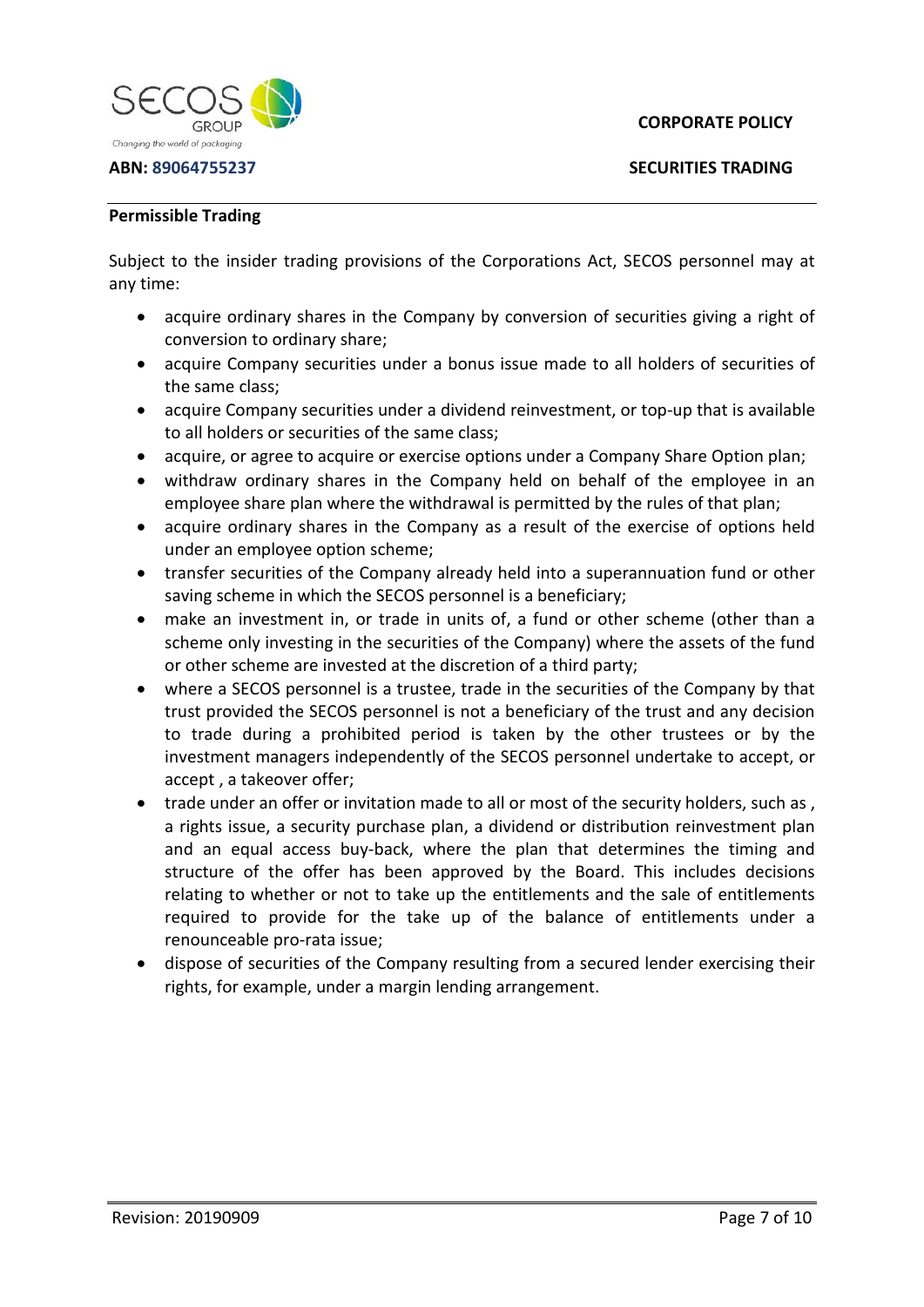

**ABN: 89064755237**

**SECURITIES TRADING**

## **APPROVAL AND NOTIFICATION REQUIREMENTS**

#### **Approval & Notification Requirements - Key Management Personnel**

Any Key Management Personnel wishing to deal in Company Securities during any time other than prohibited periods (including during the Trading Windows) must obtain the prior approval of the Board.

If the Chairman wishes to deal in Company Securities, he/she should obtain prior approval from the rest of the Board.

For the purpose of this policy, Key Management Personnel means a Director, executive or senior manager of the Company, or such other person who is "Key Management Personnel" within the meaning of Australian Accounting Standard-AASB 124.

Any Key Management personnel wishing to deal in Company Securities must notify the Company Secretary in writing the details of the transaction at least five (5) business days before the date of the transaction occurring to seek prior approval of the Board.

The details should include the number of securities currently held, the number to be acquired or disposed of, the nature of the proposed transaction ,the intended price range (e.g. prevailing market price, agreed price, no consideration etc) and disclosure of any other relevant commercial information relating to the proposed transactions.

Key Management Personnel must not proceed to deal in Company Securities until approval has been granted by the Board.

Such approval or restriction on dealing in the Company" s securities will be notified by the Company Secretary to the Key Management personnel seeking approval in a timely manner, outlining the reasons and enquiries made to either approve, or restrict, the proposed dealing in the Company's securities and the time frame and terms of such approval, or restriction on dealing in the Company's securities.

Once the transaction occurs based on the approval of the Board, Key Management Personnel must provide the confirmation of trading to the Company Secretary.

Generally, dealing in Company securities by Key Management Personnel should be limited to the recommended times referred to in "Safest Times to Deal in the Company's Securities (Trading Windows)". In any event, Key Management Personnel must not deal in the Company's securities when they are in possession of price sensitive information which is not generally available to the market even though approval has been given.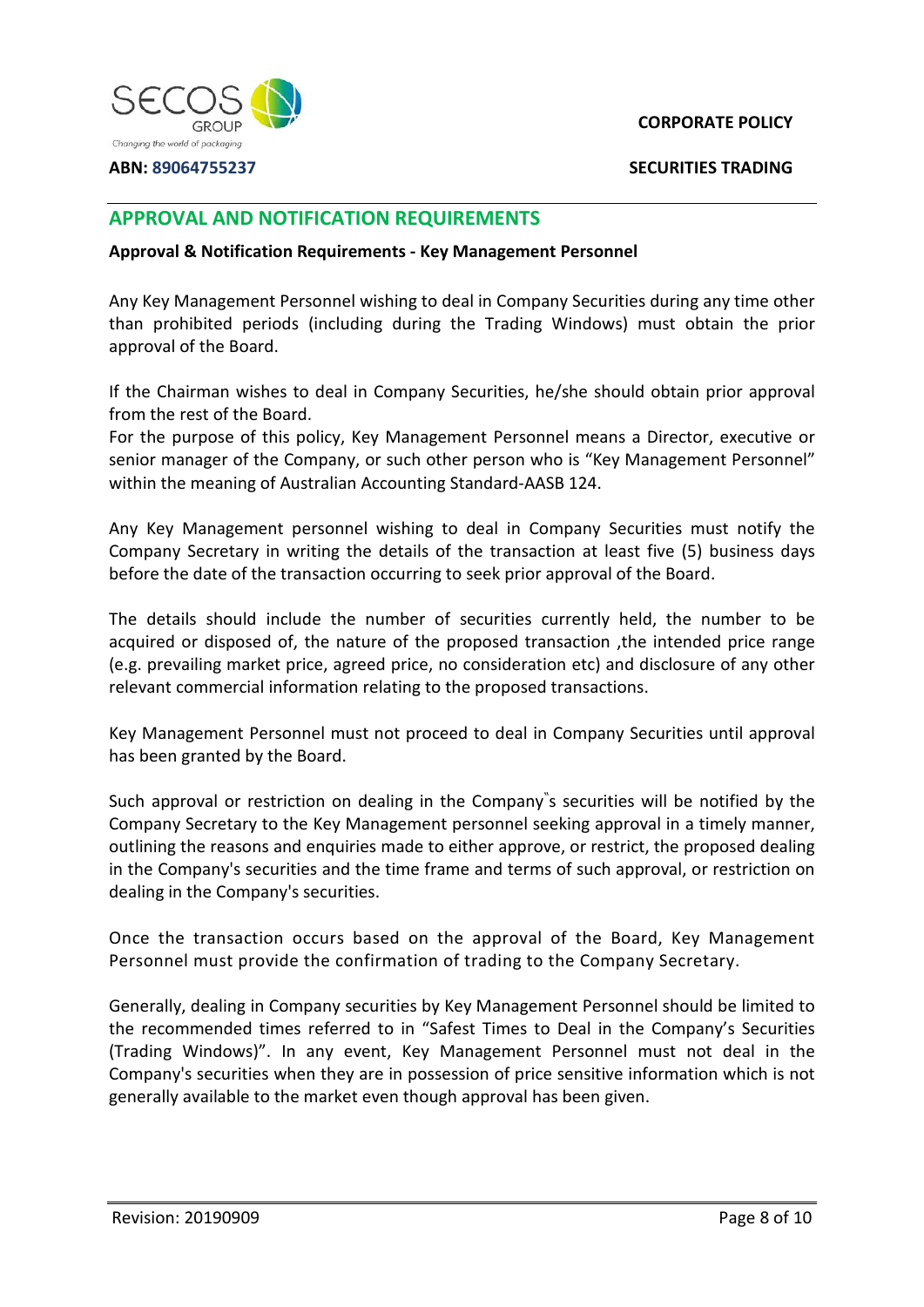

**SECURITIES TRADING**

### **Approval & Notification Requirements - SECOS Personnel other than Key Management Personnel**

SECOS personnel who are not the Key Management Personnel may deal in Company Securities at any time other than prohibited periods provided he/she notifies the Company Secretary at least five (5) business days before commencing the transaction and after the transaction has occurred, provides the confirmation of trading.

SECOS personnel are strongly advised to limit dealing in Company Securities to the recommended times. In any event, SECOS personnel must not deal in the Company's securities when they are in possession of price sensitive information which is not generally available to the market.

### **Special Approval to Deal during the Blackout Period**

If any SECOS Personnel wishes to deal in Company securities during a blackout period, prior approval needs to be sought from the Chairman. Any request to seek such approval must be in writing.

Generally, no consent or approval will be provided to apply for or acquire the Company securities during the blackout periods unless the Chairman is satisfied that such approval will be in the best interest of the Company or person seeking the approval satisfies the Chairman that he is under such circumstances where acquisition of the Company's securities is the last course of action available.

The Chairman will provide prior written approval to sell or otherwise dispose of Company securities during a blackout period where the person making the request is in "severe financial hardship" or there are "exceptional circumstances".

"Severe financial hardship" will include circumstances where the person making the request satisfies the Chairman that the person has a pressing financial commitment that cannot be satisfied otherwise by selling Company securities.

### **"Exceptional circumstances" will include:**

- circumstances where a person is compelled by law or a regulatory requirement to dispose of Company securities (e.g court order, court enforceable undertakings);
- such other circumstances which the person satisfies the Chairman that sale or disposal of Company securities is the only reasonable course of action available.

It should be noted a tax liability relating to Company securities received under an employee incentive scheme would not normally constitute "severe financial hardship" or be considered an "exceptional circumstance".